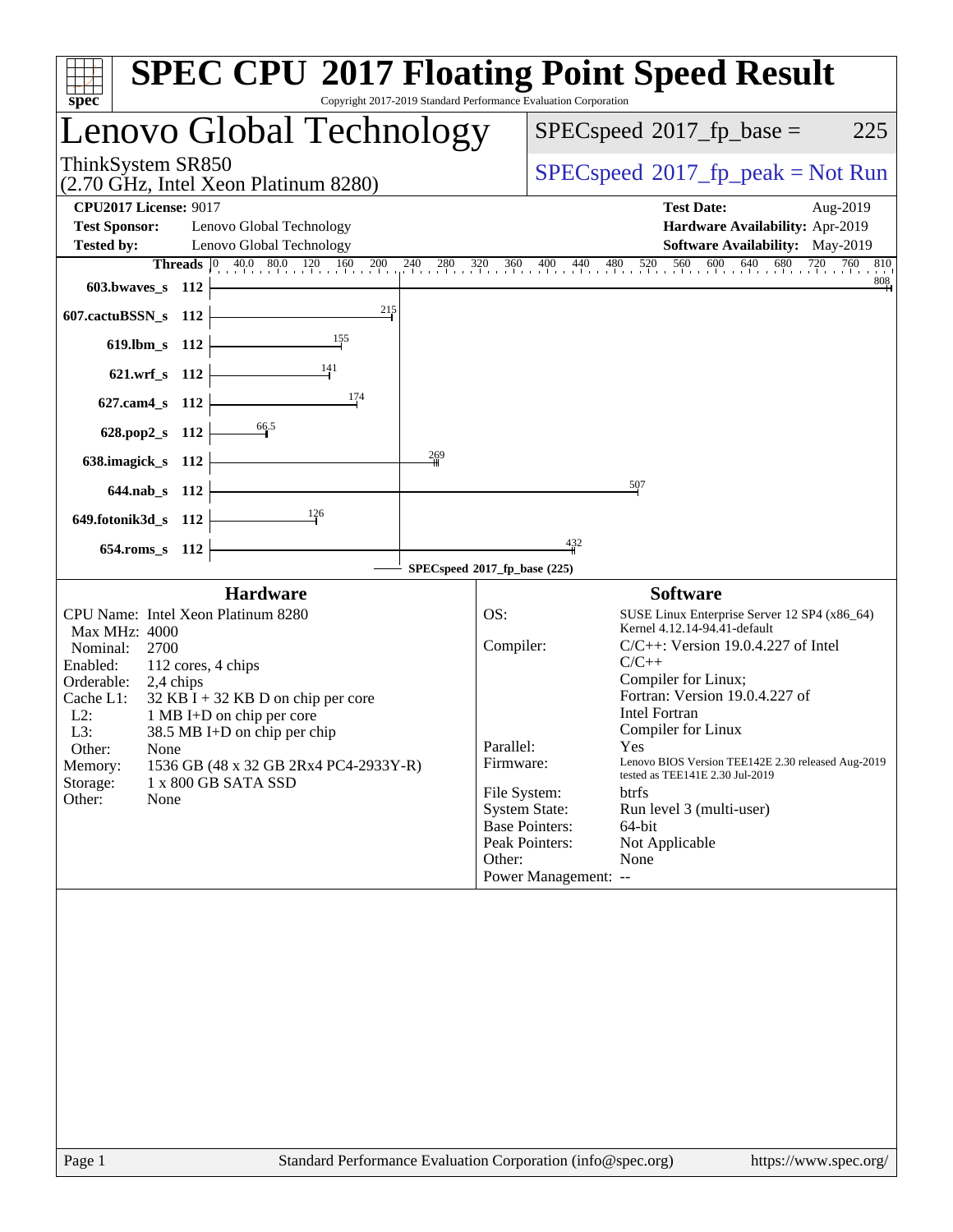

# Lenovo Global Technology

(2.70 GHz, Intel Xeon Platinum 8280)

ThinkSystem SR850<br>  $SPEC speed^{\circ}2017$ \_fp\_peak = Not Run  $SPEC speed^{\circ}2017\_fp\_base = 225$ 

**[Test Sponsor:](http://www.spec.org/auto/cpu2017/Docs/result-fields.html#TestSponsor)** Lenovo Global Technology **[Hardware Availability:](http://www.spec.org/auto/cpu2017/Docs/result-fields.html#HardwareAvailability)** Apr-2019 **[Tested by:](http://www.spec.org/auto/cpu2017/Docs/result-fields.html#Testedby)** Lenovo Global Technology **[Software Availability:](http://www.spec.org/auto/cpu2017/Docs/result-fields.html#SoftwareAvailability)** May-2019

**[CPU2017 License:](http://www.spec.org/auto/cpu2017/Docs/result-fields.html#CPU2017License)** 9017 **[Test Date:](http://www.spec.org/auto/cpu2017/Docs/result-fields.html#TestDate)** Aug-2019

### **[Results Table](http://www.spec.org/auto/cpu2017/Docs/result-fields.html#ResultsTable)**

|                  | <b>Base</b>                 |                |                |                |              | <b>Peak</b>      |       |                |                |              |                |              |                |              |
|------------------|-----------------------------|----------------|----------------|----------------|--------------|------------------|-------|----------------|----------------|--------------|----------------|--------------|----------------|--------------|
| <b>Benchmark</b> | <b>Threads</b>              | <b>Seconds</b> | Ratio          | <b>Seconds</b> | <b>Ratio</b> | <b>Seconds</b>   | Ratio | <b>Threads</b> | <b>Seconds</b> | <b>Ratio</b> | <b>Seconds</b> | <b>Ratio</b> | <b>Seconds</b> | <b>Ratio</b> |
| $603.bwaves$ s   | 112                         | 73.1           | 808            | 73.5           | 802          | 72.9             | 809   |                |                |              |                |              |                |              |
| 607.cactuBSSN s  | 112                         | 77.3           | 216            | 77.4           | 215          | 77.6             | 215   |                |                |              |                |              |                |              |
| $619.$ lbm_s     | 112                         | 33.6           | 156            | 33.7           | 155          | 33.7             | 155   |                |                |              |                |              |                |              |
| $621.wrf$ s      | 112                         | 93.7           | 141            | 93.3           | 142          | 93.6             | 141   |                |                |              |                |              |                |              |
| $627$ .cam4 s    | 112                         | 51.1           | 174            | <b>51.0</b>    | 174          | 50.9             | 174   |                |                |              |                |              |                |              |
| $628.pop2_s$     | 112                         | 176            | 67.6           | 182            | 65.3         | 179              | 66.5  |                |                |              |                |              |                |              |
| 638.imagick_s    | 112                         | 53.6           | 269            | 54.4           | 265          | 53.4             | 270   |                |                |              |                |              |                |              |
| $644$ .nab s     | 112                         | 34.4           | 507            | 34.5           | 507          | 34.5             | 507   |                |                |              |                |              |                |              |
| 649.fotonik3d s  | 112                         | 72.5           | <b>126</b>     | 72.5           | 126          | 72.5             | 126   |                |                |              |                |              |                |              |
| $654$ .roms s    | 112                         | 36.4           | 433            | 36.7           | 429          | $36.5 \, \, 432$ |       |                |                |              |                |              |                |              |
|                  | $SPECspeed*2017_fp\_base =$ |                | 225            |                |              |                  |       |                |                |              |                |              |                |              |
|                  | $SPECspeed*2017_fp\_peak =$ |                | <b>Not Run</b> |                |              |                  |       |                |                |              |                |              |                |              |

Results appear in the [order in which they were run.](http://www.spec.org/auto/cpu2017/Docs/result-fields.html#RunOrder) Bold underlined text [indicates a median measurement](http://www.spec.org/auto/cpu2017/Docs/result-fields.html#Median).

#### **[Operating System Notes](http://www.spec.org/auto/cpu2017/Docs/result-fields.html#OperatingSystemNotes)**

Stack size set to unlimited using "ulimit -s unlimited"

### **[General Notes](http://www.spec.org/auto/cpu2017/Docs/result-fields.html#GeneralNotes)**

Environment variables set by runcpu before the start of the run: KMP\_AFFINITY = "granularity=fine,compact" LD\_LIBRARY\_PATH = "/home/cpu2017-1.0.5-ic19.0u4/lib/intel64" OMP\_STACKSIZE = "192M" Binaries compiled on a system with 1x Intel Core i9-799X CPU + 32GB RAM memory using Redhat Enterprise Linux 7.5 Transparent Huge Pages enabled by default echo never > /sys/kernel/mm/transparent\_hugepage/enabled echo never > /sys/kernel/mm/transparent\_hugepage/defrag Prior to runcpu invocation Filesystem page cache synced and cleared with: sync; echo 3> /proc/sys/vm/drop\_caches NA: The test sponsor attests, as of date of publication, that CVE-2017-5754 (Meltdown) is mitigated in the system as tested and documented. Yes: The test sponsor attests, as of date of publication, that CVE-2017-5753 (Spectre variant 1) is mitigated in the system as tested and documented. Yes: The test sponsor attests, as of date of publication, that CVE-2017-5715 (Spectre variant 2) is mitigated in the system as tested and documented. Yes: The test sponsor attests, as of date of publication, that CVE-2018-3640 (Spectre variant 3a) is mitigated in the system as tested and documented. Yes: The test sponsor attests, as of date of publication, that CVE-2018-3639 (Spectre variant 4) is mitigated in the system as tested and documented.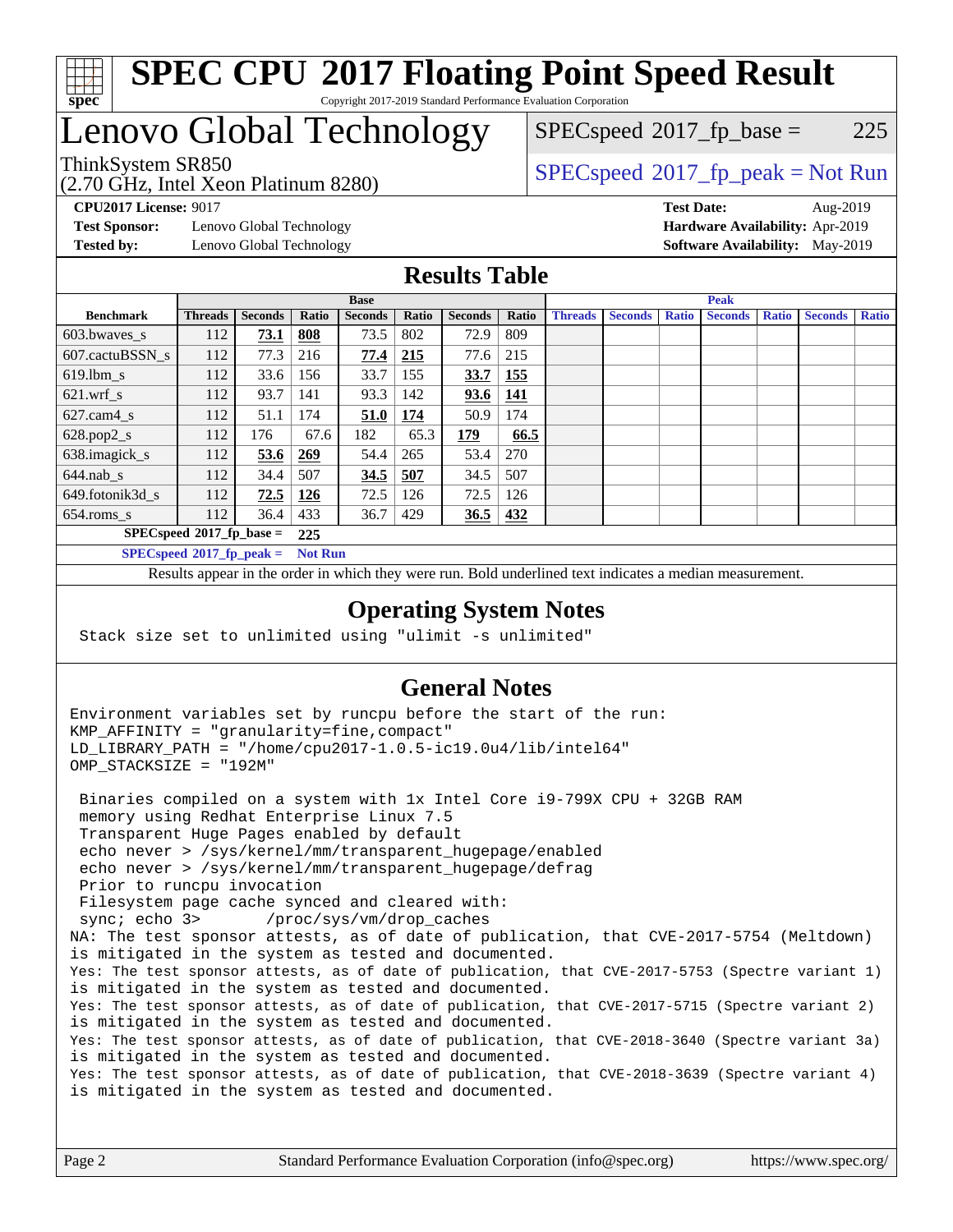| <b>SPEC CPU®2017 Floating Point Speed Result</b><br>Copyright 2017-2019 Standard Performance Evaluation Corporation<br>spec <sup>®</sup>                                                                                                                                                                                                                                                                                                                                                                                                                                          |                                                                                                                                                 |                                                                                                                                                                                                                                                                                                                                                          |                                        |  |  |  |
|-----------------------------------------------------------------------------------------------------------------------------------------------------------------------------------------------------------------------------------------------------------------------------------------------------------------------------------------------------------------------------------------------------------------------------------------------------------------------------------------------------------------------------------------------------------------------------------|-------------------------------------------------------------------------------------------------------------------------------------------------|----------------------------------------------------------------------------------------------------------------------------------------------------------------------------------------------------------------------------------------------------------------------------------------------------------------------------------------------------------|----------------------------------------|--|--|--|
| Lenovo Global Technology                                                                                                                                                                                                                                                                                                                                                                                                                                                                                                                                                          |                                                                                                                                                 | $SPEC speed^{\circ}2017$ _fp_base =                                                                                                                                                                                                                                                                                                                      | 225                                    |  |  |  |
| ThinkSystem SR850<br>(2.70 GHz, Intel Xeon Platinum 8280)                                                                                                                                                                                                                                                                                                                                                                                                                                                                                                                         |                                                                                                                                                 | $SPEC speed^{\circ}2017\_fp\_peak = Not Run$                                                                                                                                                                                                                                                                                                             |                                        |  |  |  |
| <b>CPU2017 License: 9017</b>                                                                                                                                                                                                                                                                                                                                                                                                                                                                                                                                                      |                                                                                                                                                 | <b>Test Date:</b>                                                                                                                                                                                                                                                                                                                                        | Aug-2019                               |  |  |  |
| <b>Test Sponsor:</b><br>Lenovo Global Technology                                                                                                                                                                                                                                                                                                                                                                                                                                                                                                                                  |                                                                                                                                                 |                                                                                                                                                                                                                                                                                                                                                          | Hardware Availability: Apr-2019        |  |  |  |
| <b>Tested by:</b><br>Lenovo Global Technology                                                                                                                                                                                                                                                                                                                                                                                                                                                                                                                                     |                                                                                                                                                 |                                                                                                                                                                                                                                                                                                                                                          | <b>Software Availability:</b> May-2019 |  |  |  |
|                                                                                                                                                                                                                                                                                                                                                                                                                                                                                                                                                                                   | <b>Platform Notes</b>                                                                                                                           |                                                                                                                                                                                                                                                                                                                                                          |                                        |  |  |  |
| BIOS configuration:<br>Choose Operating Mode set to Maximum Performance<br>Choose Operating Mode set to Custom Mode<br>MONITOR/MWAIT set to Enable<br>Adjacent Cache Prefetch set to Disable<br>Hyper-Threading set to Disable<br>Sysinfo program /home/cpu2017-1.0.5-ic19.0u4/bin/sysinfo<br>Rev: r5974 of 2018-05-19 9bcde8f2999c33d61f64985e45859ea9<br>running on linux-9083 Fri Aug 30 00:31:04 2019<br>SUT (System Under Test) info as seen by some common utilities.<br>For more information on this section, see<br>https://www.spec.org/cpu2017/Docs/config.html#sysinfo |                                                                                                                                                 |                                                                                                                                                                                                                                                                                                                                                          |                                        |  |  |  |
| From /proc/cpuinfo<br>model name: $Intel(R)$ Xeon $(R)$ Platinum 8280 CPU @ 2.70GHz<br>"physical id"s (chips)<br>4<br>112 "processors"<br>cores, siblings (Caution: counting these is hw and system dependent. The following<br>excerpts from /proc/cpuinfo might not be reliable. Use with caution.)<br>cpu cores : 28<br>siblings : 28<br>28 29 30<br>28 29 30<br>28 29 30<br>28 29 30                                                                                                                                                                                          |                                                                                                                                                 | physical 0: cores 0 1 2 3 4 5 6 8 9 10 11 12 13 14 16 17 18 19 20 21 22 24 25 26 27<br>physical 1: cores 0 1 2 3 4 5 6 8 9 10 11 12 13 14 16 17 18 19 20 21 22 24 25 26 27<br>physical 2: cores 0 1 2 3 4 5 6 8 9 10 11 12 13 14 16 17 18 19 20 21 22 24 25 26 27<br>physical 3: cores 0 1 2 3 4 5 6 8 9 10 11 12 13 14 16 17 18 19 20 21 22 24 25 26 27 |                                        |  |  |  |
| From 1scpu:<br>Architecture:<br>$CPU$ op-mode( $s$ ):<br>Byte Order:<br>CPU(s):<br>On-line $CPU(s)$ list:<br>Thread(s) per core:<br>Core(s) per socket:<br>Socket(s):<br>NUMA $node(s):$<br>Vendor ID:<br>CPU family:<br>Model:<br>Model name:<br>Stepping:<br>CPU MHz:                                                                                                                                                                                                                                                                                                           | x86_64<br>$32$ -bit, $64$ -bit<br>Little Endian<br>112<br>$0 - 111$<br>$\mathbf{1}$<br>28<br>4<br>4<br>GenuineIntel<br>6<br>85<br>6<br>2700.000 | Intel(R) Xeon(R) Platinum 8280 CPU @ 2.70GHz                                                                                                                                                                                                                                                                                                             |                                        |  |  |  |
|                                                                                                                                                                                                                                                                                                                                                                                                                                                                                                                                                                                   | (Continued on next page)                                                                                                                        |                                                                                                                                                                                                                                                                                                                                                          |                                        |  |  |  |
| Page 3                                                                                                                                                                                                                                                                                                                                                                                                                                                                                                                                                                            | Standard Performance Evaluation Corporation (info@spec.org)                                                                                     |                                                                                                                                                                                                                                                                                                                                                          | https://www.spec.org/                  |  |  |  |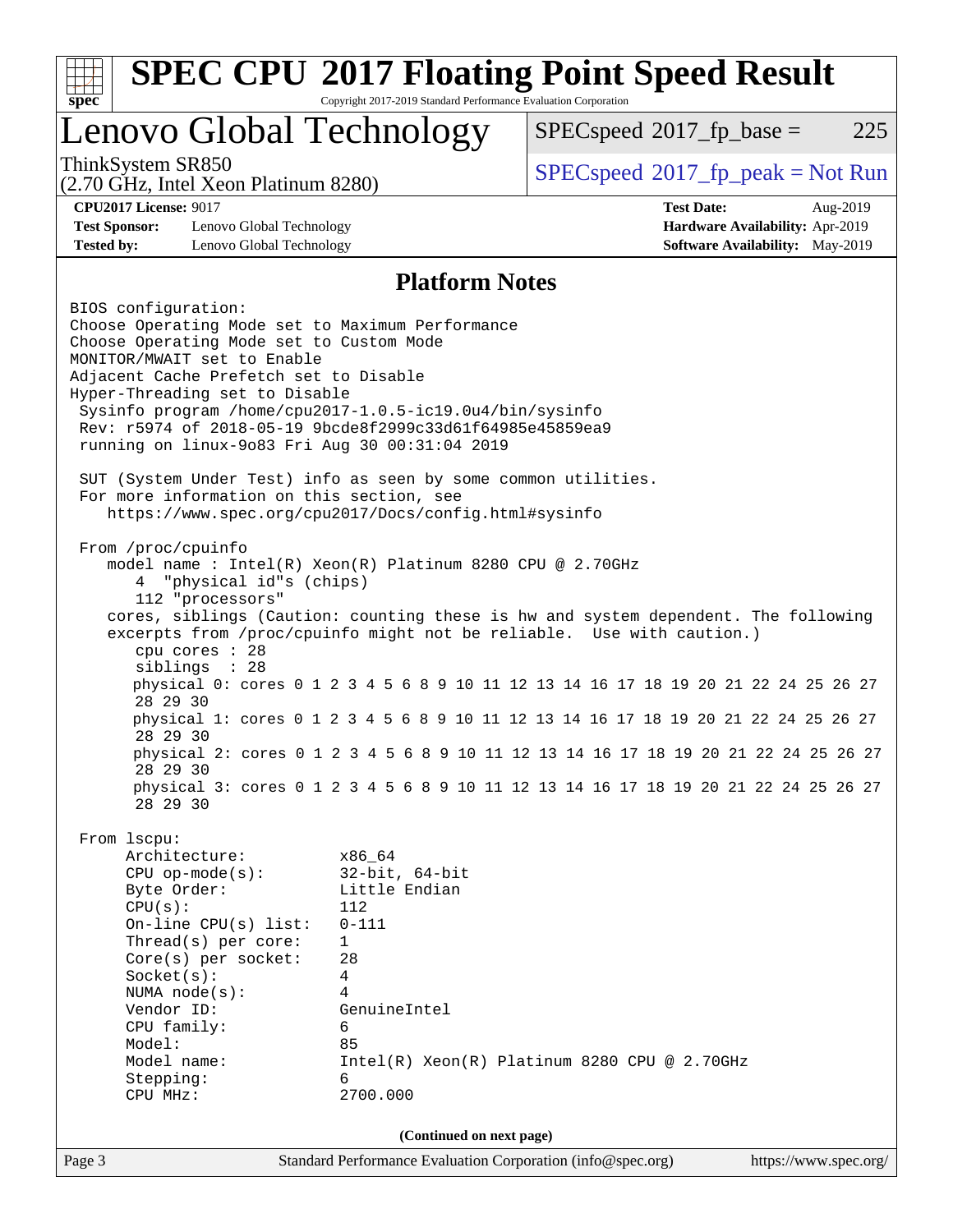

# **[SPEC CPU](http://www.spec.org/auto/cpu2017/Docs/result-fields.html#SPECCPU2017FloatingPointSpeedResult)[2017 Floating Point Speed Result](http://www.spec.org/auto/cpu2017/Docs/result-fields.html#SPECCPU2017FloatingPointSpeedResult)**

Copyright 2017-2019 Standard Performance Evaluation Corporation

Lenovo Global Technology

 $SPEC speed^{\circ}2017\_fp\_base = 225$ 

(2.70 GHz, Intel Xeon Platinum 8280)

ThinkSystem SR850<br>  $SPEC speed^{\circ}2017$ \_fp\_peak = Not Run

**[CPU2017 License:](http://www.spec.org/auto/cpu2017/Docs/result-fields.html#CPU2017License)** 9017 **[Test Date:](http://www.spec.org/auto/cpu2017/Docs/result-fields.html#TestDate)** Aug-2019

**[Test Sponsor:](http://www.spec.org/auto/cpu2017/Docs/result-fields.html#TestSponsor)** Lenovo Global Technology **[Hardware Availability:](http://www.spec.org/auto/cpu2017/Docs/result-fields.html#HardwareAvailability)** Apr-2019 **[Tested by:](http://www.spec.org/auto/cpu2017/Docs/result-fields.html#Testedby)** Lenovo Global Technology **[Software Availability:](http://www.spec.org/auto/cpu2017/Docs/result-fields.html#SoftwareAvailability)** May-2019

**[Platform Notes \(Continued\)](http://www.spec.org/auto/cpu2017/Docs/result-fields.html#PlatformNotes)**

| $CPU$ max $MHz$ :       | 4000.0000  |
|-------------------------|------------|
| CPU min MHz:            | 1000.0000  |
| BogoMIPS:               | 5400.00    |
| Virtualization:         | $VT - x$   |
| $L1d$ cache:            | 32K        |
| Lli cache:              | 32K        |
| $L2$ cache:             | 1024K      |
| $L3$ cache:             | 39424K     |
| NUMA $node0$ $CPU(s)$ : | $0 - 27$   |
| NUMA $node1$ $CPU(s)$ : | $28 - 55$  |
| NUMA $node2$ $CPU(s)$ : | $56 - 83$  |
| NUMA node3 CPU(s):      | 84-111     |
| ∙ ہ∧د ا⊤                | fnu wma da |

Flags: fpu vme de pse tsc msr pae mce cx8 apic sep mtrr pge mca cmov pat pse36 clflush dts acpi mmx fxsr sse sse2 ss ht tm pbe syscall nx pdpe1gb rdtscp lm constant\_tsc art arch\_perfmon pebs bts rep\_good nopl xtopology nonstop\_tsc cpuid aperfmperf pni pclmulqdq dtes64 monitor ds\_cpl vmx smx est tm2 ssse3 sdbg fma cx16 xtpr pdcm pcid dca sse4\_1 sse4\_2 x2apic movbe popcnt tsc\_deadline\_timer aes xsave avx f16c rdrand lahf\_lm abm 3dnowprefetch cpuid\_fault epb cat\_l3 cdp\_l3 invpcid\_single intel\_ppin ssbd mba ibrs ibpb stibp tpr\_shadow vnmi flexpriority ept vpid fsgsbase tsc\_adjust bmi1 hle avx2 smep bmi2 erms invpcid rtm cqm mpx rdt\_a avx512f avx512dq rdseed adx smap clflushopt clwb intel\_pt avx512cd avx512bw avx512vl xsaveopt xsavec xgetbv1 xsaves cqm\_llc cqm\_occup\_llc cqm\_mbm\_total cqm\_mbm\_local dtherm ida arat pln pts pku ospke avx512\_vnni flush\_l1d arch\_capabilities

```
 /proc/cpuinfo cache data
   cache size : 39424 KB
```
 From numactl --hardware WARNING: a numactl 'node' might or might not correspond to a physical chip. available: 4 nodes (0-3) node 0 cpus: 0 1 2 3 4 5 6 7 8 9 10 11 12 13 14 15 16 17 18 19 20 21 22 23 24 25 26 27 node 0 size: 386631 MB node 0 free: 386106 MB node 1 cpus: 28 29 30 31 32 33 34 35 36 37 38 39 40 41 42 43 44 45 46 47 48 49 50 51 52 53 54 55 node 1 size: 387056 MB node 1 free: 385516 MB node 2 cpus: 56 57 58 59 60 61 62 63 64 65 66 67 68 69 70 71 72 73 74 75 76 77 78 79 80 81 82 83 node 2 size: 387056 MB node 2 free: 386831 MB node 3 cpus: 84 85 86 87 88 89 90 91 92 93 94 95 96 97 98 99 100 101 102 103 104 105 106 107 108 109 110 111 node 3 size: 387053 MB node 3 free: 386843 MB node distances: node 0 1 2 3

**(Continued on next page)**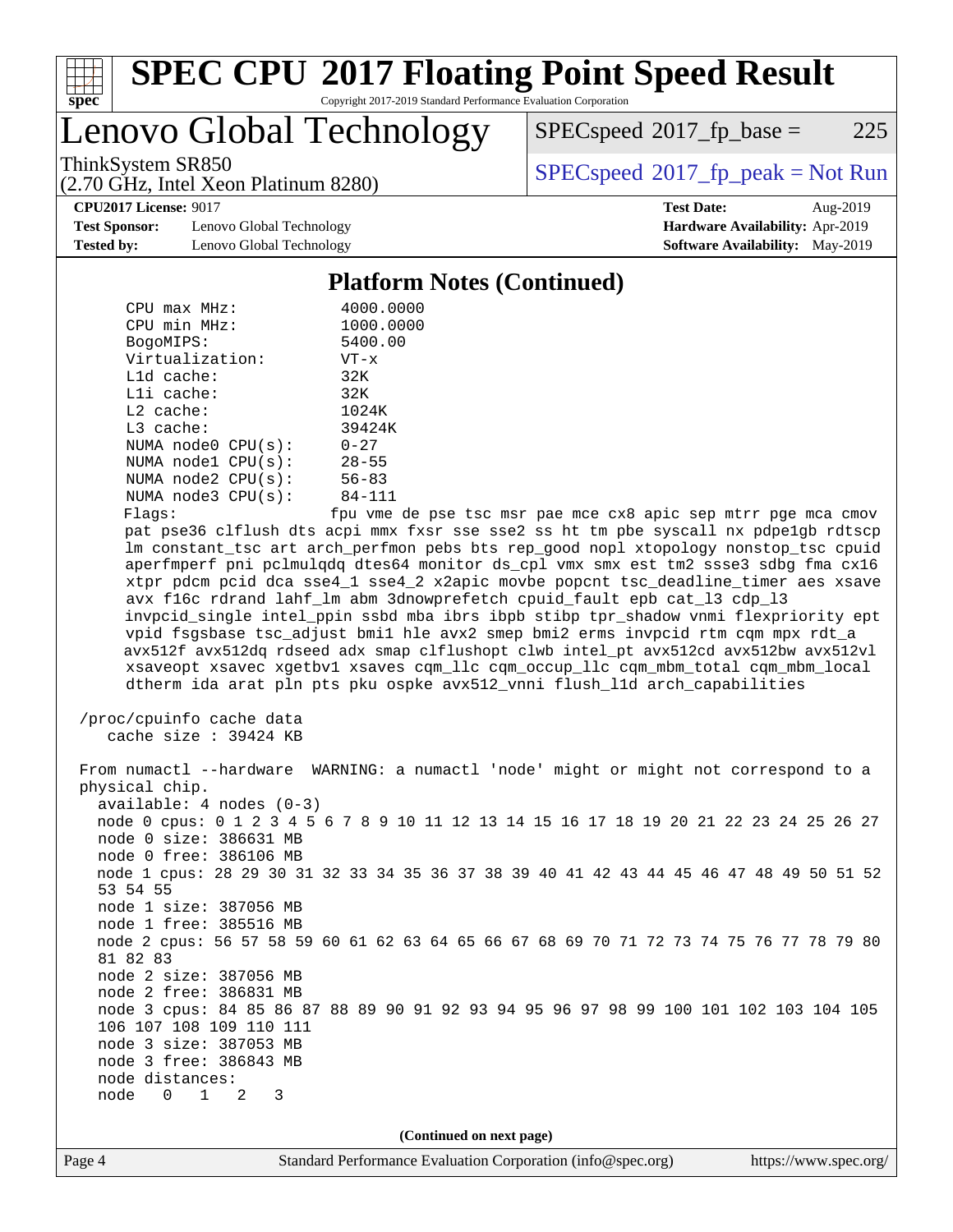| $spec^*$                                                                                                                                                                                                                                                                         | <b>SPEC CPU®2017 Floating Point Speed Result</b><br>Copyright 2017-2019 Standard Performance Evaluation Corporation                                                                                                                                                                                                                            |                                                                                                     |  |  |  |  |
|----------------------------------------------------------------------------------------------------------------------------------------------------------------------------------------------------------------------------------------------------------------------------------|------------------------------------------------------------------------------------------------------------------------------------------------------------------------------------------------------------------------------------------------------------------------------------------------------------------------------------------------|-----------------------------------------------------------------------------------------------------|--|--|--|--|
|                                                                                                                                                                                                                                                                                  | Lenovo Global Technology                                                                                                                                                                                                                                                                                                                       | 225<br>$SPEC speed^{\circ}2017$ fp base =                                                           |  |  |  |  |
| ThinkSystem SR850                                                                                                                                                                                                                                                                | (2.70 GHz, Intel Xeon Platinum 8280)                                                                                                                                                                                                                                                                                                           | $SPEC speed^{\circ}2017\_fp\_peak = Not Run$                                                        |  |  |  |  |
| <b>CPU2017 License: 9017</b><br><b>Test Sponsor:</b><br><b>Tested by:</b>                                                                                                                                                                                                        | Lenovo Global Technology<br>Lenovo Global Technology                                                                                                                                                                                                                                                                                           | <b>Test Date:</b><br>Aug-2019<br>Hardware Availability: Apr-2019<br>Software Availability: May-2019 |  |  |  |  |
|                                                                                                                                                                                                                                                                                  | <b>Platform Notes (Continued)</b>                                                                                                                                                                                                                                                                                                              |                                                                                                     |  |  |  |  |
| 0 :<br>10<br>21<br>1:<br>2:<br>21<br>3:<br>31                                                                                                                                                                                                                                    | 21<br>21<br>31<br>10 <sup>°</sup><br>31<br>21<br>31<br>10<br>-21<br>21<br>21<br>10                                                                                                                                                                                                                                                             |                                                                                                     |  |  |  |  |
| From /proc/meminfo<br>MemTotal:<br>HugePages_Total:<br>Hugepagesize:                                                                                                                                                                                                             | 1584944892 kB<br>$\Omega$<br>2048 kB                                                                                                                                                                                                                                                                                                           |                                                                                                     |  |  |  |  |
| $S$ uSE-release:<br>$VERSION = 12$<br>os-release:<br>NAME="SLES"<br>ID="sles"                                                                                                                                                                                                    | From /etc/*release* /etc/*version*<br>SUSE Linux Enterprise Server 12 (x86_64)<br>$PATCHLEVEL = 4$<br># Please check /etc/os-release for details about this release.<br>VERSION="12-SP4"<br>VERSION ID="12.4"<br>PRETTY_NAME="SUSE Linux Enterprise Server 12 SP4"<br>$ANSI$ _COLOR=" $0:32$ "<br>CPE_NAME="cpe:/o:suse:sles:12:sp4"           | # This file is deprecated and will be removed in a future service pack or release.                  |  |  |  |  |
| uname $-a$ :                                                                                                                                                                                                                                                                     | x86_64 x86_64 x86_64 GNU/Linux                                                                                                                                                                                                                                                                                                                 | Linux linux-9083 4.12.14-94.41-default #1 SMP Wed Oct 31 12:25:04 UTC 2018 (3090901)                |  |  |  |  |
| Kernel self-reported vulnerability status:<br>CVE-2017-5754 (Meltdown):<br>Not affected<br>CVE-2017-5753 (Spectre variant 1): Mitigation: __user pointer sanitization<br>CVE-2017-5715 (Spectre variant 2): Mitigation: Indirect Branch Restricted Speculation,<br>IBPB, IBRS_FW |                                                                                                                                                                                                                                                                                                                                                |                                                                                                     |  |  |  |  |
| run-level 3 Aug 29 23:44                                                                                                                                                                                                                                                         |                                                                                                                                                                                                                                                                                                                                                |                                                                                                     |  |  |  |  |
| Filesystem<br>/dev/sda2                                                                                                                                                                                                                                                          | SPEC is set to: /home/cpu2017-1.0.5-ic19.0u4<br>Type Size Used Avail Use% Mounted on<br>btrfs 744G 134G 609G 19% / home                                                                                                                                                                                                                        |                                                                                                     |  |  |  |  |
|                                                                                                                                                                                                                                                                                  | Additional information from dmidecode follows. WARNING: Use caution when you interpret<br>this section. The 'dmidecode' program reads system data which is "intended to allow<br>hardware to be accurately determined", but the intent may not be met, as there are<br>frequent changes to hardware, firmware, and the "DMTF SMBIOS" standard. |                                                                                                     |  |  |  |  |
|                                                                                                                                                                                                                                                                                  | (Continued on next page)                                                                                                                                                                                                                                                                                                                       |                                                                                                     |  |  |  |  |

| Page 5 | Standard Performance Evaluation Corporation (info@spec.org) | https://www.spec.org/ |
|--------|-------------------------------------------------------------|-----------------------|
|--------|-------------------------------------------------------------|-----------------------|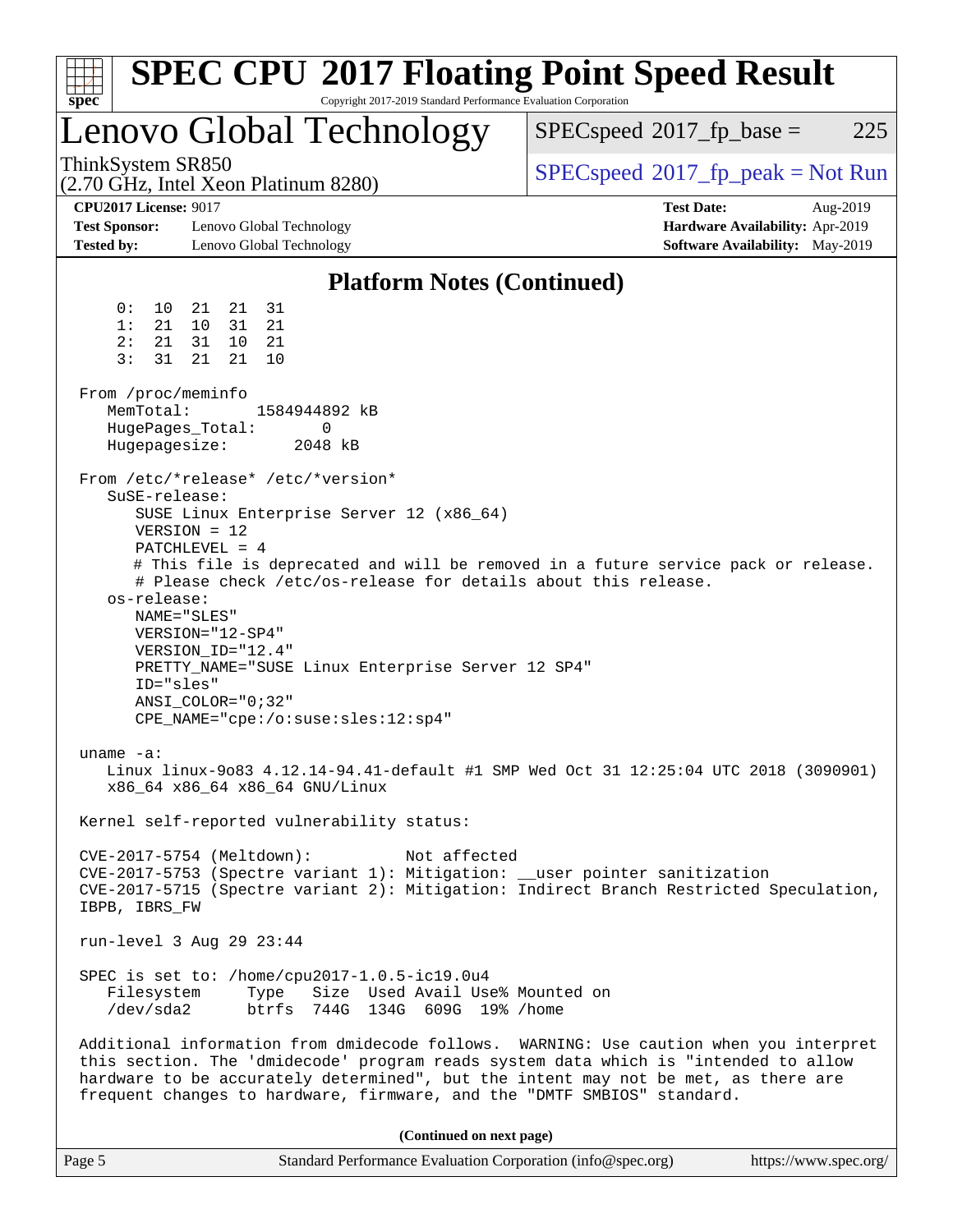

# Lenovo Global Technology

 $SPECspeed^{\circ}2017_fp\_base = 225$  $SPECspeed^{\circ}2017_fp\_base = 225$ 

(2.70 GHz, Intel Xeon Platinum 8280)

ThinkSystem SR850<br>  $(2.70 \text{ GHz}_{\text{total}} \text{ York})$  [SPECspeed](http://www.spec.org/auto/cpu2017/Docs/result-fields.html#SPECspeed2017fppeak)®[2017\\_fp\\_peak = N](http://www.spec.org/auto/cpu2017/Docs/result-fields.html#SPECspeed2017fppeak)ot Run

**[Test Sponsor:](http://www.spec.org/auto/cpu2017/Docs/result-fields.html#TestSponsor)** Lenovo Global Technology **[Hardware Availability:](http://www.spec.org/auto/cpu2017/Docs/result-fields.html#HardwareAvailability)** Apr-2019 **[Tested by:](http://www.spec.org/auto/cpu2017/Docs/result-fields.html#Testedby)** Lenovo Global Technology **[Software Availability:](http://www.spec.org/auto/cpu2017/Docs/result-fields.html#SoftwareAvailability)** May-2019

**[CPU2017 License:](http://www.spec.org/auto/cpu2017/Docs/result-fields.html#CPU2017License)** 9017 **[Test Date:](http://www.spec.org/auto/cpu2017/Docs/result-fields.html#TestDate)** Aug-2019

#### **[Platform Notes \(Continued\)](http://www.spec.org/auto/cpu2017/Docs/result-fields.html#PlatformNotes)**

 BIOS Lenovo -[TEE141E-2.30]- 07/02/2019 Memory: 48x Samsung M393A4K40CB2-CVF 32 GB 2 rank 2933

(End of data from sysinfo program)

#### **[Compiler Version Notes](http://www.spec.org/auto/cpu2017/Docs/result-fields.html#CompilerVersionNotes)**

| C                      | 619.1bm_s(base) 638.imagick_s(base) 644.nab_s(base)                                                                                                                                                                                                                                                                                                                                                                                                                                                                                                                  |                       |
|------------------------|----------------------------------------------------------------------------------------------------------------------------------------------------------------------------------------------------------------------------------------------------------------------------------------------------------------------------------------------------------------------------------------------------------------------------------------------------------------------------------------------------------------------------------------------------------------------|-----------------------|
|                        | Intel(R) C Intel(R) 64 Compiler for applications running on Intel(R) 64,<br>Version 19.0.4.227 Build 20190416<br>Copyright (C) 1985-2019 Intel Corporation. All rights reserved.<br>--------------------------------                                                                                                                                                                                                                                                                                                                                                 |                       |
| ---------------------- | $C++$ , C, Fortran   607.cactuBSSN_s(base)                                                                                                                                                                                                                                                                                                                                                                                                                                                                                                                           |                       |
|                        | Intel(R) $C++$ Intel(R) 64 Compiler for applications running on Intel(R) 64,<br>Version 19.0.4.227 Build 20190416<br>Copyright (C) 1985-2019 Intel Corporation. All rights reserved.<br>Intel(R) C Intel(R) 64 Compiler for applications running on Intel(R) 64,<br>Version 19.0.4.227 Build 20190416<br>Copyright (C) 1985-2019 Intel Corporation. All rights reserved.<br>$Intel(R)$ Fortran Intel(R) 64 Compiler for applications running on Intel(R)<br>64, Version 19.0.4.227 Build 20190416<br>Copyright (C) 1985-2019 Intel Corporation. All rights reserved. |                       |
| Fortran                | 603.bwaves_s(base) 649.fotonik3d_s(base) 654.roms_s(base)                                                                                                                                                                                                                                                                                                                                                                                                                                                                                                            |                       |
|                        | $Intel(R)$ Fortran Intel(R) 64 Compiler for applications running on Intel(R)<br>64, Version 19.0.4.227 Build 20190416<br>Copyright (C) 1985-2019 Intel Corporation. All rights reserved.                                                                                                                                                                                                                                                                                                                                                                             |                       |
|                        | Fortran, $C = \begin{bmatrix} 621.wrf\_s(base) & 627.cam4_s(base) & 628.pop2_s(base) \end{bmatrix}$                                                                                                                                                                                                                                                                                                                                                                                                                                                                  |                       |
|                        | $Intel(R)$ Fortran Intel(R) 64 Compiler for applications running on Intel(R)<br>64, Version 19.0.4.227 Build 20190416<br>Copyright (C) 1985-2019 Intel Corporation. All rights reserved.<br>Intel(R) C Intel(R) 64 Compiler for applications running on Intel(R) 64,<br>Version 19.0.4.227 Build 20190416                                                                                                                                                                                                                                                            |                       |
|                        | (Continued on next page)                                                                                                                                                                                                                                                                                                                                                                                                                                                                                                                                             |                       |
| Page 6                 | Standard Performance Evaluation Corporation (info@spec.org)                                                                                                                                                                                                                                                                                                                                                                                                                                                                                                          | https://www.spec.org/ |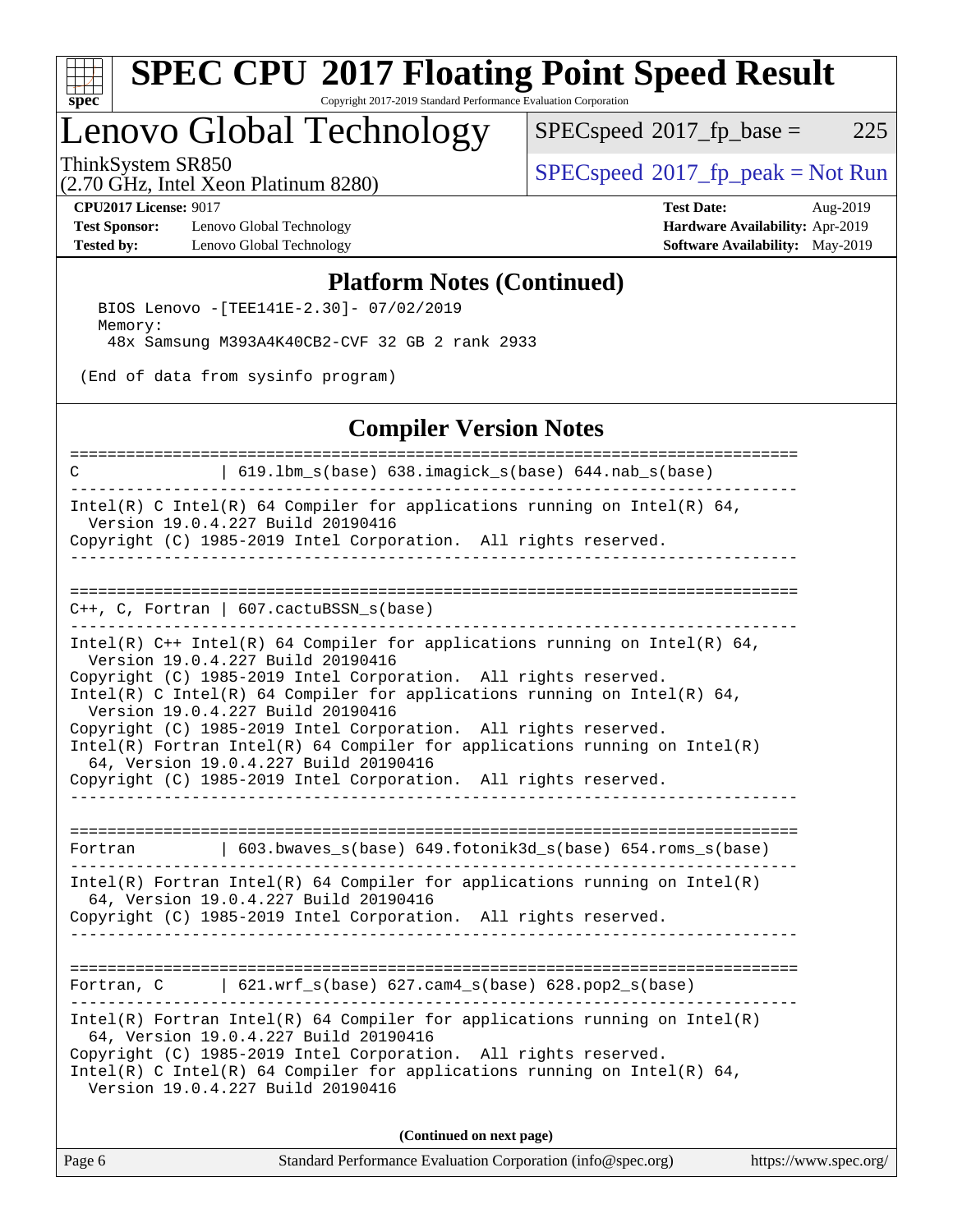

## Lenovo Global Technology

 $SPEC speed^{\circ}2017\_fp\_base = 225$ 

(2.70 GHz, Intel Xeon Platinum 8280)

ThinkSystem SR850<br>  $SPECspeed*2017_fp\_peak = Not Run$  $SPECspeed*2017_fp\_peak = Not Run$ 

**[Test Sponsor:](http://www.spec.org/auto/cpu2017/Docs/result-fields.html#TestSponsor)** Lenovo Global Technology **[Hardware Availability:](http://www.spec.org/auto/cpu2017/Docs/result-fields.html#HardwareAvailability)** Apr-2019 **[Tested by:](http://www.spec.org/auto/cpu2017/Docs/result-fields.html#Testedby)** Lenovo Global Technology **[Software Availability:](http://www.spec.org/auto/cpu2017/Docs/result-fields.html#SoftwareAvailability)** May-2019

**[CPU2017 License:](http://www.spec.org/auto/cpu2017/Docs/result-fields.html#CPU2017License)** 9017 **[Test Date:](http://www.spec.org/auto/cpu2017/Docs/result-fields.html#TestDate)** Aug-2019

### **[Compiler Version Notes \(Continued\)](http://www.spec.org/auto/cpu2017/Docs/result-fields.html#CompilerVersionNotes)**

Copyright (C) 1985-2019 Intel Corporation. All rights reserved. ------------------------------------------------------------------------------

## **[Base Compiler Invocation](http://www.spec.org/auto/cpu2017/Docs/result-fields.html#BaseCompilerInvocation)**

[C benchmarks](http://www.spec.org/auto/cpu2017/Docs/result-fields.html#Cbenchmarks):  $\text{icc}$  -m64 -std=c11

[Fortran benchmarks](http://www.spec.org/auto/cpu2017/Docs/result-fields.html#Fortranbenchmarks): [ifort -m64](http://www.spec.org/cpu2017/results/res2019q3/cpu2017-20190903-17649.flags.html#user_FCbase_intel_ifort_64bit_24f2bb282fbaeffd6157abe4f878425411749daecae9a33200eee2bee2fe76f3b89351d69a8130dd5949958ce389cf37ff59a95e7a40d588e8d3a57e0c3fd751)

[Benchmarks using both Fortran and C](http://www.spec.org/auto/cpu2017/Docs/result-fields.html#BenchmarksusingbothFortranandC): [ifort -m64](http://www.spec.org/cpu2017/results/res2019q3/cpu2017-20190903-17649.flags.html#user_CC_FCbase_intel_ifort_64bit_24f2bb282fbaeffd6157abe4f878425411749daecae9a33200eee2bee2fe76f3b89351d69a8130dd5949958ce389cf37ff59a95e7a40d588e8d3a57e0c3fd751) [icc -m64 -std=c11](http://www.spec.org/cpu2017/results/res2019q3/cpu2017-20190903-17649.flags.html#user_CC_FCbase_intel_icc_64bit_c11_33ee0cdaae7deeeab2a9725423ba97205ce30f63b9926c2519791662299b76a0318f32ddfffdc46587804de3178b4f9328c46fa7c2b0cd779d7a61945c91cd35)

[Benchmarks using Fortran, C, and C++:](http://www.spec.org/auto/cpu2017/Docs/result-fields.html#BenchmarksusingFortranCandCXX) [icpc -m64](http://www.spec.org/cpu2017/results/res2019q3/cpu2017-20190903-17649.flags.html#user_CC_CXX_FCbase_intel_icpc_64bit_4ecb2543ae3f1412ef961e0650ca070fec7b7afdcd6ed48761b84423119d1bf6bdf5cad15b44d48e7256388bc77273b966e5eb805aefd121eb22e9299b2ec9d9) [icc -m64 -std=c11](http://www.spec.org/cpu2017/results/res2019q3/cpu2017-20190903-17649.flags.html#user_CC_CXX_FCbase_intel_icc_64bit_c11_33ee0cdaae7deeeab2a9725423ba97205ce30f63b9926c2519791662299b76a0318f32ddfffdc46587804de3178b4f9328c46fa7c2b0cd779d7a61945c91cd35) [ifort -m64](http://www.spec.org/cpu2017/results/res2019q3/cpu2017-20190903-17649.flags.html#user_CC_CXX_FCbase_intel_ifort_64bit_24f2bb282fbaeffd6157abe4f878425411749daecae9a33200eee2bee2fe76f3b89351d69a8130dd5949958ce389cf37ff59a95e7a40d588e8d3a57e0c3fd751)

## **[Base Portability Flags](http://www.spec.org/auto/cpu2017/Docs/result-fields.html#BasePortabilityFlags)**

 603.bwaves\_s: [-DSPEC\\_LP64](http://www.spec.org/cpu2017/results/res2019q3/cpu2017-20190903-17649.flags.html#suite_basePORTABILITY603_bwaves_s_DSPEC_LP64) 607.cactuBSSN\_s: [-DSPEC\\_LP64](http://www.spec.org/cpu2017/results/res2019q3/cpu2017-20190903-17649.flags.html#suite_basePORTABILITY607_cactuBSSN_s_DSPEC_LP64) 619.lbm\_s: [-DSPEC\\_LP64](http://www.spec.org/cpu2017/results/res2019q3/cpu2017-20190903-17649.flags.html#suite_basePORTABILITY619_lbm_s_DSPEC_LP64) 621.wrf\_s: [-DSPEC\\_LP64](http://www.spec.org/cpu2017/results/res2019q3/cpu2017-20190903-17649.flags.html#suite_basePORTABILITY621_wrf_s_DSPEC_LP64) [-DSPEC\\_CASE\\_FLAG](http://www.spec.org/cpu2017/results/res2019q3/cpu2017-20190903-17649.flags.html#b621.wrf_s_baseCPORTABILITY_DSPEC_CASE_FLAG) [-convert big\\_endian](http://www.spec.org/cpu2017/results/res2019q3/cpu2017-20190903-17649.flags.html#user_baseFPORTABILITY621_wrf_s_convert_big_endian_c3194028bc08c63ac5d04de18c48ce6d347e4e562e8892b8bdbdc0214820426deb8554edfa529a3fb25a586e65a3d812c835984020483e7e73212c4d31a38223) 627.cam4\_s: [-DSPEC\\_LP64](http://www.spec.org/cpu2017/results/res2019q3/cpu2017-20190903-17649.flags.html#suite_basePORTABILITY627_cam4_s_DSPEC_LP64) [-DSPEC\\_CASE\\_FLAG](http://www.spec.org/cpu2017/results/res2019q3/cpu2017-20190903-17649.flags.html#b627.cam4_s_baseCPORTABILITY_DSPEC_CASE_FLAG) 628.pop2\_s: [-DSPEC\\_LP64](http://www.spec.org/cpu2017/results/res2019q3/cpu2017-20190903-17649.flags.html#suite_basePORTABILITY628_pop2_s_DSPEC_LP64) [-DSPEC\\_CASE\\_FLAG](http://www.spec.org/cpu2017/results/res2019q3/cpu2017-20190903-17649.flags.html#b628.pop2_s_baseCPORTABILITY_DSPEC_CASE_FLAG) [-convert big\\_endian](http://www.spec.org/cpu2017/results/res2019q3/cpu2017-20190903-17649.flags.html#user_baseFPORTABILITY628_pop2_s_convert_big_endian_c3194028bc08c63ac5d04de18c48ce6d347e4e562e8892b8bdbdc0214820426deb8554edfa529a3fb25a586e65a3d812c835984020483e7e73212c4d31a38223) [-assume byterecl](http://www.spec.org/cpu2017/results/res2019q3/cpu2017-20190903-17649.flags.html#user_baseFPORTABILITY628_pop2_s_assume_byterecl_7e47d18b9513cf18525430bbf0f2177aa9bf368bc7a059c09b2c06a34b53bd3447c950d3f8d6c70e3faf3a05c8557d66a5798b567902e8849adc142926523472) 638.imagick\_s: [-DSPEC\\_LP64](http://www.spec.org/cpu2017/results/res2019q3/cpu2017-20190903-17649.flags.html#suite_basePORTABILITY638_imagick_s_DSPEC_LP64) 644.nab\_s: [-DSPEC\\_LP64](http://www.spec.org/cpu2017/results/res2019q3/cpu2017-20190903-17649.flags.html#suite_basePORTABILITY644_nab_s_DSPEC_LP64) 649.fotonik3d\_s: [-DSPEC\\_LP64](http://www.spec.org/cpu2017/results/res2019q3/cpu2017-20190903-17649.flags.html#suite_basePORTABILITY649_fotonik3d_s_DSPEC_LP64) 654.roms\_s: [-DSPEC\\_LP64](http://www.spec.org/cpu2017/results/res2019q3/cpu2017-20190903-17649.flags.html#suite_basePORTABILITY654_roms_s_DSPEC_LP64)

# **[Base Optimization Flags](http://www.spec.org/auto/cpu2017/Docs/result-fields.html#BaseOptimizationFlags)**

[C benchmarks](http://www.spec.org/auto/cpu2017/Docs/result-fields.html#Cbenchmarks):

[-xCORE-AVX512](http://www.spec.org/cpu2017/results/res2019q3/cpu2017-20190903-17649.flags.html#user_CCbase_f-xCORE-AVX512) [-ipo](http://www.spec.org/cpu2017/results/res2019q3/cpu2017-20190903-17649.flags.html#user_CCbase_f-ipo) [-O3](http://www.spec.org/cpu2017/results/res2019q3/cpu2017-20190903-17649.flags.html#user_CCbase_f-O3) [-no-prec-div](http://www.spec.org/cpu2017/results/res2019q3/cpu2017-20190903-17649.flags.html#user_CCbase_f-no-prec-div) [-qopt-prefetch](http://www.spec.org/cpu2017/results/res2019q3/cpu2017-20190903-17649.flags.html#user_CCbase_f-qopt-prefetch) [-ffinite-math-only](http://www.spec.org/cpu2017/results/res2019q3/cpu2017-20190903-17649.flags.html#user_CCbase_f_finite_math_only_cb91587bd2077682c4b38af759c288ed7c732db004271a9512da14a4f8007909a5f1427ecbf1a0fb78ff2a814402c6114ac565ca162485bbcae155b5e4258871) [-qopt-mem-layout-trans=4](http://www.spec.org/cpu2017/results/res2019q3/cpu2017-20190903-17649.flags.html#user_CCbase_f-qopt-mem-layout-trans_fa39e755916c150a61361b7846f310bcdf6f04e385ef281cadf3647acec3f0ae266d1a1d22d972a7087a248fd4e6ca390a3634700869573d231a252c784941a8) [-qopenmp](http://www.spec.org/cpu2017/results/res2019q3/cpu2017-20190903-17649.flags.html#user_CCbase_qopenmp_16be0c44f24f464004c6784a7acb94aca937f053568ce72f94b139a11c7c168634a55f6653758ddd83bcf7b8463e8028bb0b48b77bcddc6b78d5d95bb1df2967) [-DSPEC\\_OPENMP](http://www.spec.org/cpu2017/results/res2019q3/cpu2017-20190903-17649.flags.html#suite_CCbase_DSPEC_OPENMP)

[Fortran benchmarks](http://www.spec.org/auto/cpu2017/Docs/result-fields.html#Fortranbenchmarks):

```
-DSPEC_OPENMP -xCORE-AVX512 -ipo -O3 -no-prec-div -qopt-prefetch
-ffinite-math-only -qopt-mem-layout-trans=4 -qopenmp
-nostandard-realloc-lhs
```
**(Continued on next page)**

| Page 7 | Standard Performance Evaluation Corporation (info@spec.org) | https://www.spec.org/ |
|--------|-------------------------------------------------------------|-----------------------|